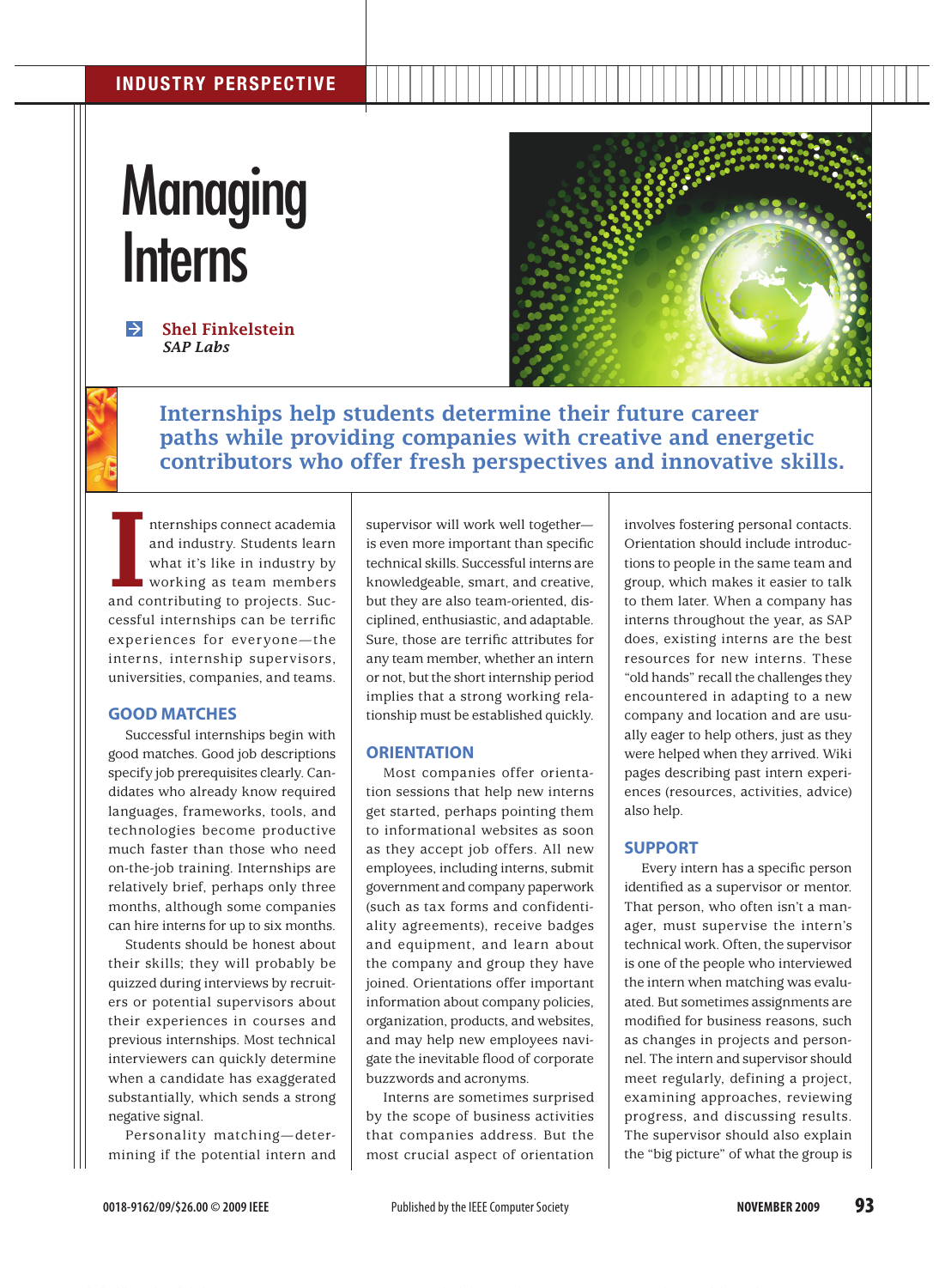# INDUSTRY PERSPECTIVE

doing, so that the intern can understand how a particular project fits in.

Sometimes several interns work together on a project and help each other. Because communication and teamwork are so important, the intern might also consult other people on the supervisor's team and in the lab as a whole, creating a small network of contacts. Networks of collaborators, advisors, and supporters are vital to employees who work fulltime in industry.

In addition to the supervisor, interns usually have a manager, who might be in a human resources group or in the same technical group as the supervisor. The intern manager is responsible for handling corporate matters for groups of interns, such as recruiting, hiring, orientation, payroll, and special intern activities. These activities can include outings, internal seminars, or seminars across multiple local companies. Such cross-company seminars help interns gather additional industry perspectives and learn about career opportunities in the same geographical area.

Ideally, interns and supervisors will share a strong relationship and can deal with any concerns directly, but the intern manager should assist if issues arise that can't be worked out. Both interns and supervisors should feel comfortable talking to intern managers when necessary, so that problems can be addressed early on.

# **EXPECTATIONS AND DELIVERABLES**

Interns are expected to be professional team members who attend group meetings, define their deliverables and schedules with their supervisors and—sometimes—project managers, communicate their findings regularly, and help adjust schedules when necessary. In some cases, supervisors define what they believe are accomplishable units before interns arrive, while some supervisors define projects with interns on the fly, based on how quickly the interns learn and accomplish initial goals.

Projects may be experimental or directed. For experimental projects in research groups, goals might be defined loosely at first, with some room for independence and creativity. Interns should learn applicable internal and external technologies, define a project that achieves something or performs certain experiments, build a prototype (often based on some existing systems), understand and explain what they've learned from their experiments, then document and present their discoveries.

What an intern accomplishes contributes to the supervisor's and project's success, and even to the overall company.

There may be enough time to modify or extend the prototype based on experimental results to do a better job, or to contrast multiple approaches. Sometimes negative results might be as valuable as positive ones, as long as the experiment is a good one and teaches something insightful.

For directed research projects and for most development projects, goals will be more focused and scheduledriven. High-quality results can be crucial, with a series of intermediate milestones defined to monitor progress. It's appropriate to adjust scope and dates for intern assignments when delivery is late or results are disappointing, just as it is for anyone working on a project.

For either research or development, an important deliverable is the end-of-internship presentation. Such presentations give interns the chance to describe their results to the entire group, giving them experience preparing demonstrations and presentations, presenting their findings, and handling questions. Presentations also act as a driving force to deliver functional deliverables and well-grounded conclusions.

# **SUCCESS FOR EVERYONE**

Everyone involved benefits from a successful internship. An intern is a member of a project team, just like other group members. Interns participate in the same meetings and activities as other team members and share responsibility for the success of their project. There are exceptions, however, because the intern is a temporary employee.

Both intern and supervisor learn new approaches and insights during internships. Interns must balance their own creativity with project needs. They must also recognize that they are being paid to contribute and their results affect others. A successful internship can improve the intern's résumé and result in a strong recommendation from the supervisor.

Although interns may focus on their personal achievements, an intern's work also reflects on the intern's university, particularly if the people on the project haven't hired many other interns from that university. Was the student well-educated and motivated? Will the company want to hire other students from that university? Similarly, will other students from the intern's university want to work at that company?

Moreover, the intern's success helps make the supervisor successful. Is the supervisor good at managing interns? If so, the supervisor might be a potential management candidate. Did the intern's project deliver useful results that contribute to the group and the company? If so, the supervisor might continue the project (perhaps with other interns) by writing additional code, internal documents, presentations, external papers, and sometimes patents, giving credit to the intern's contributions. A supervisor who collaborates well with productive interns